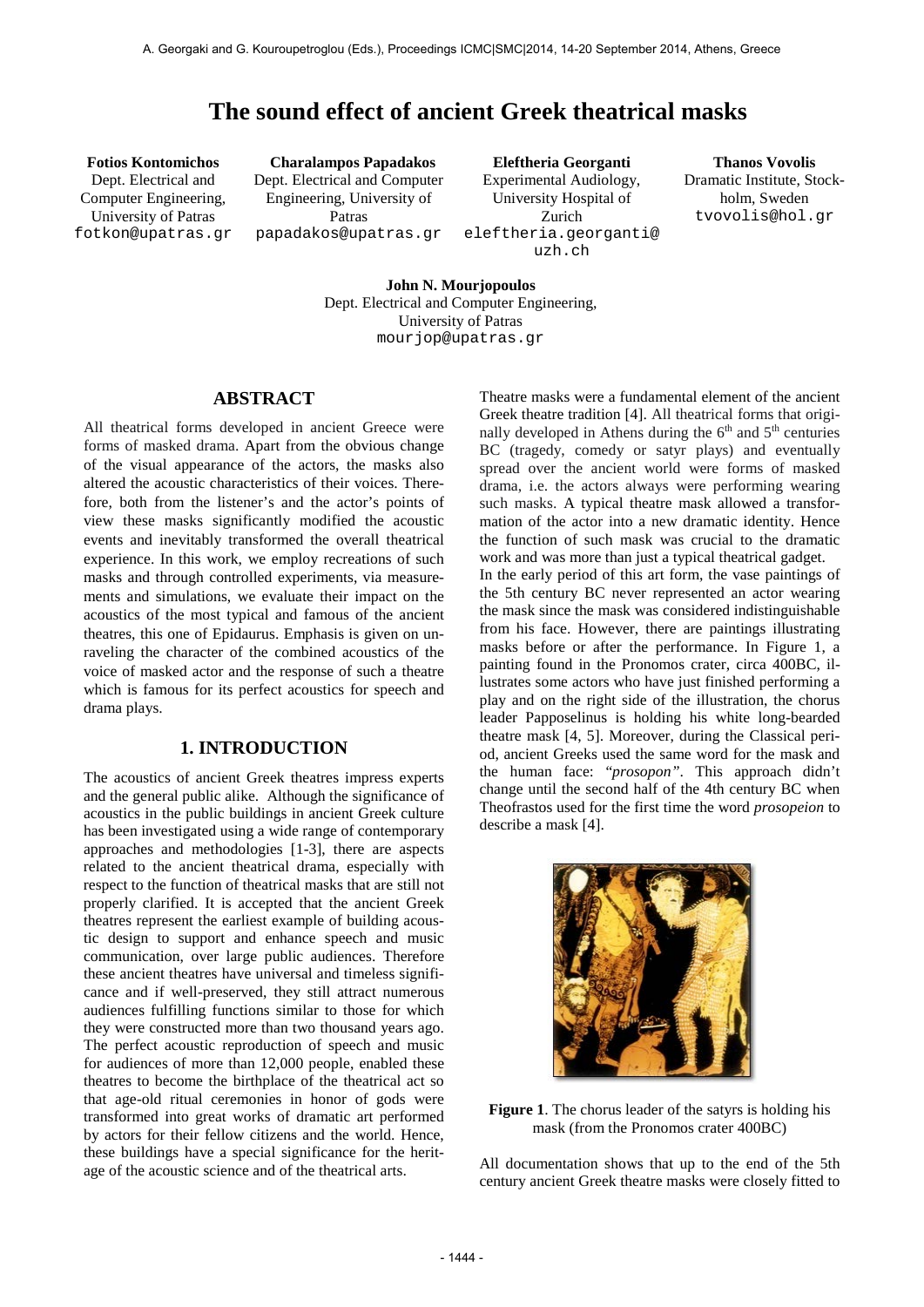the head. On the masks depicted on ceramics, both the whites and the pupils of the eyes are painted, suggesting that the eye holes of the original masks were as small in size as the pupils of a living person. The minimization of the sight leads to the maximization of the listening to the other actors, hence to a different state of awareness of their presence based not so much on seeing but on hearing. It leads the actor to the act of *akroasis*, the act of conscious and active listening.

Ancient drama was largely based on theatrical speech. According to Aristotle, acting was a matter of voice having three important qualities: volume, harmony and rhythm. All these qualities are especially important for communication in the outdoor theatres. Since the actor's voice was the most important theatrical element, the mask is considered as an instrument to enhance the voice presence over the entire theatre space and endow the voice with a decided directional delivery. However, up to now such assumption has not been verified. Also, such elevated importance on acoustic presentation must be also seen in conjunction to the reduced dramatic impact of the visual element in the actor's performance. The mask was displaying a static facial expression, largely functioning as a screen for the audience to project their own emotional state [6].

It is now accepted through the archeological evidence that classical masks had a head-enclosing (helmet) form and the mouth and eyes openings were rather small [4]. However, the method for their construction has not been identified, indicating that these masks were made of perishable materials. Note that such head-enclosing masks apart from transforming the actor's face, were also altering his voice and changed his self voice perception, especially if the ears were also fully enclosed [7].



This paper is organized as following: Section 2 describes the method used and the results obtained for the acoustics of the reconstructed theatrical masks. Also, the acoustic properties of the ancient theatre of Epidaurus are presented. Section 3 introduces the method for combining mask and theatre responses and for generating speech at the desired listener position. The objective results of angle and frequency dependent gain for the masks in typical audience positions inside the theatre are also established, along with the effects on speech intelligibility. Finally, Section 4 presents the conclusions of this work.



**Figure 2.** Keramikos' museum face mask marble template

The mask also influences the actor spatial awareness and mobility leading to the rationalization of the movements and gestures. The modification of the actor's point of view and mobility promotes an increased awareness of his own body axis, the spine, the pelvis and the physical actions. In an outdoor theatre, the actor has not only to express the role but also, simultaneously, project it to the audience through his presence and movements. In this way, the actor must develop presence, relate to the performing space, and must reject all the personal, parasitical movements of everyday life [4].

Theatrologists, actors and directors have discussed the acoustic effect of the theatrical mask by conducting informal experiments or by reporting their personal experiences from the use of the masks in contemporary artistic



**Figure 3**. The mask templates studied. (a) closed ears  $(A1)$ ,  $(b)$  open ears  $(B1)$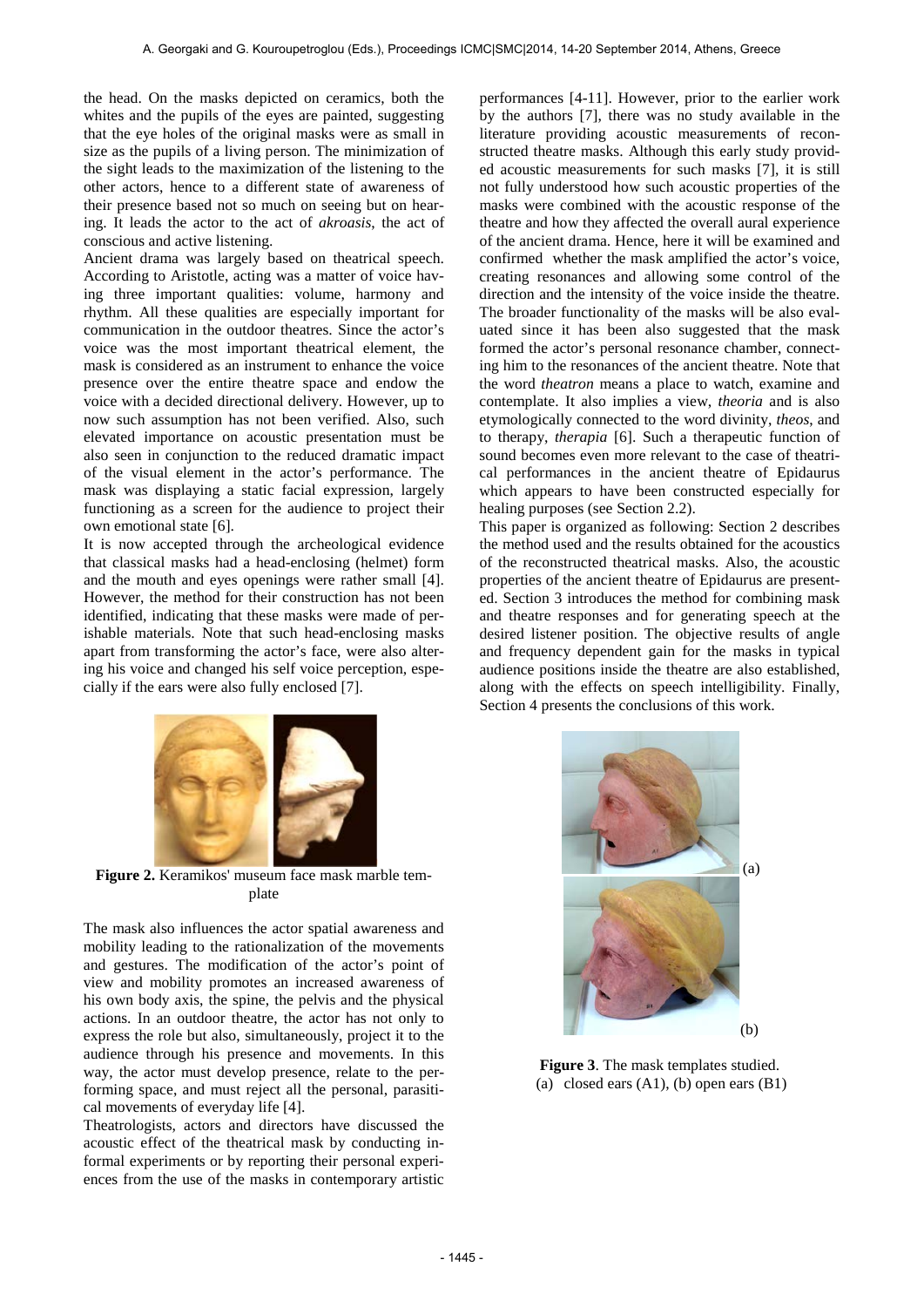# **2. THE SOUND OF ANCIENT DRAMA**

## **2.1 The acoustics of the masks**

The work reported here extends on the measurements and the methodology of the previous work by the authors [7]. For this earlier work, generic theatre mask samples were constructed trying to replicate the essential elements of the ancient Greek mask and not necessarily being exact to any specific mask type. The construction relied on archaeological findings (Figure 2) but also on practical considerations motivated from masked theatre performances experience [4, 9]. These masks were constructed from hardened liquid stone plaster and were based on alternative designs (closed, A1 and open ears, B1). Two of the generic masks reconstructed can be seen in Figure 3. These masks were measured under semi-anechoic conditions using the Head and Torso Simulator (KEMAR) manikin [7]. For excitation, sweep signals were transmitted through the built-in Mouth Simulator and recorded through either a measurement condenser microphone placed at a distance of 1 m and at the same height as the manikin-mask mouth opening or the manikin's in-ear microphones for binaural measurements assessing the self voice perception of the actor.



**Figure 4**. (a) the Hats manikin with the Mouth Simulator and (b) with the mask fitted

The measurements produced a set  $h_{\theta i}(n)$  of the discretetime impulse responses measured for the azimuth angles  $\theta$  (at 30<sup>0</sup> intervals from 0<sup>0</sup> to 180<sup>0</sup>) with the mask placed on the manikin. From these impulse responses the corresponding magnitude frequency responses were obtained via DFT. By comparing these responses to the corresponding responses measured when the mask was not placed on the manikin, the angle dependent "mask filter" was evaluated. The results from this work indicate that:

- (i) the mask has the properties of an angle-dependent acoustic filter,
- (ii) the acoustic radiation of the actor's voice is significantly enhanced for the off axis scenarios.

The typical polar plot of the "mask filter" is shown in Figure 5, utilizing the mean data from the different mask template types and azimuth angles extrapolating the mean mask polar pattern, for octave bands centered in 0.25, 1, 2, 4 and 8 kHz [7]. For the low frequency 250 Hz band the measured masks have omnidirectional characteristics. For the mid-low frequencies below 1000 Hz there is a relative amplification up to 5 dB for mask radiation for the back and side angles.

As is found in Section 3.2.2 this property is advantageous for speech intelligibility for off-axis radiation angles in-

side the semi-circular shape of the ancient Greek theatres. As will be shown in Section 3.2.1, an increase of relative levels at the off-axis positions of the cavea was confirmed particularly for the low-mid frequency region. Note that the majority of the formants of the common modern Greek vowels falls within this same frequency range and that these vowels typically correspond to the "cries" highlighting important and dramatic moments in ancient Greek tragedies [12].



**Figure 5**. Polar patterns for the mask filter showing the mask radiation for octave bands centered at 0.25, 1,2,4 and 8 kHz (from [12]).

Given that in the earlier work no significant differences were found between the various alternative mask template designs, in this work two different mask templates A1 and B1 were studied (Figure 3). Mask template A1 is full-head enclosing (also enclosing the ears), while mask template B1 covers the head but not the ears.

An important finding of the earlier work [7] was that the mask significantly amplified the speech signal levels reaching the manikin's ears even for mask templates leaving the ears open. This level boost is in average 18 dB and the effect is greater for high frequencies, clearly drastically increasing the sound pressure level of the actor's own voice. Assuming that levels of at least 90 dBA would be produced by the actors during ancient drama performances, this finding indicates that with masks, the potential in-ear levels could be up to 110 dBA. This leaves open the possibility that the actors wore some kind of earplugs for protecting their hearing from damage and ensuring comfortable listening during the performance. It should be noted here that according to the authors' experience, earplugs are often employed during many modern theatre performances with masked actors.

It also possible that the ancient masks were constructed by different materials than the templates tested here. For example, it may be possible that the masks were only of solid construction material for their front "face" and were made of soft cloth for the rest of the head enclosure (often covered by synthetic hairdo in ancient times), hence reducing sound levels at the actor's ears.

## **2.2 The acoustics of ancient theatre of Epidaurus**

The Epidaurus ancient theatre presents the finest early example of building with acoustics appropriate for speech communication over large public audiences. Such an achievement was possibly crucial for the wide acceptance of the theatrical, music and other performance-based arts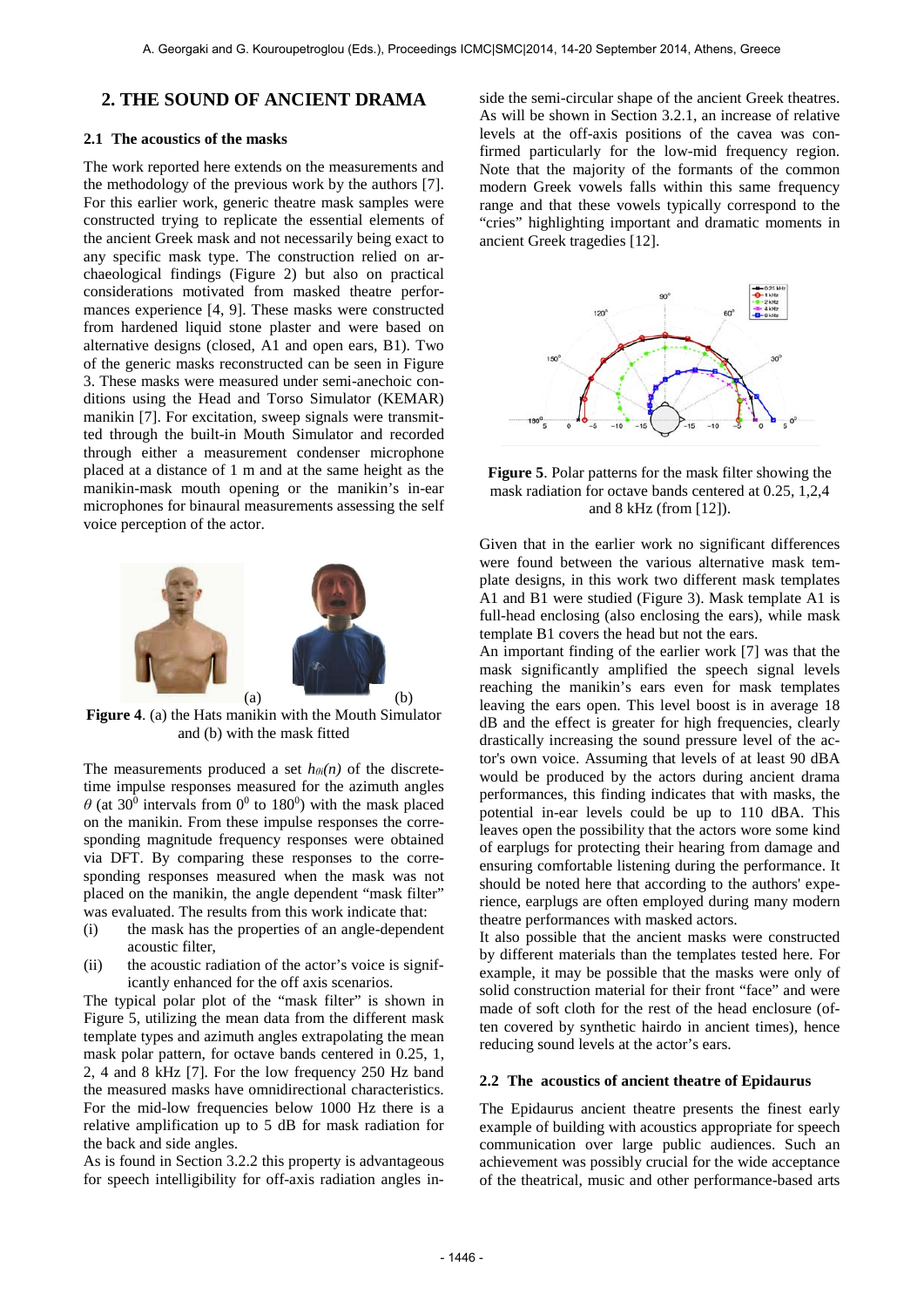by the ancient Greek society. Via the geographical spread of these theatres and their continuous evolution through the Roman era until the modern times, these art forms have been established as an indispensable part of the Western cultural heritage and became a timeless and universal constituent of our civilisation.

There are some obvious factors that are responsible for these "good acoustics". At first, the theatre is wellisolated from the pollution created by the noisy modern activities and hence the level of background noise is low. Secondly, unlike most other ancient theatres, the theatre of Epidaurus has been preserved in an extremely good condition, practically having intact all the tiers and structure of the cavea (*koilon*) and with only the stage building structure missing (see Figure 6).

These factors allow the acoustic functionality of the building to remain close to its original conception, thousands of years ago. It also has allowed detailed acoustic measurements to be undertaken clarifying the reasons for the exemplary acoustic performance of the theatre [13].



**Figure 6**. The ancient theatre of Epidaurus as it is today

The acoustics of the theatre of Epidaurus were perfectly tuned for the performance of ancient drama and were the result of an evolutionary design process. The measured impulse responses of the theatre indicate excellent acoustic parameters especially for speech intelligibility which remain around 0.9 (for STI / RASTI) at all audience positions, even at distances of 60m from the source, as can be seen in Figure 7. Note that even today the theatre supports theatrical performances for audiences numbering more than 14000.

The reasons for such properties are well understood by using modern methods. From measurements and recent studies [3, 13] it is now clear, that from any sound produced in the orchestra, the geometric shape of the theatre generates reflected and scattered sound energy which comes initially from the orchestra floor and then periodically, from the hard reflecting limestone surfaces at the top and back of a number of seat rows around the listener position. The main bulk of this reflected sound energy is acoustically beneficial since it arrives at the listener's ears with very short delay (within 40 milliseconds) after the direct signal and as far as the listeners' brain is concerned, the early reflection sound is also perceived coming from the direction of the source at the stage. In this way, the strong reflections fuse with the voice which is perceived to be significantly amplified. Such increase in voice level by reflections and backscattering is sufficient to ensure good speech intelligibility even at the distant positions. Some additional, beneficial diffuse reflections

are produced from sound diffraction along the tier edges [13].

The width of the seating rows (0,746 m) and the height of the seat backs  $(0,367m)$ , as well as the cavea slope  $(26,2^0)$ for the lower rows and  $26.5^{\circ}$  for the upper rows), result to fine tuning of the frequencies of in-phase and out-ofphase combinations of these direct and periodic reflected sounds. So, at all positions, frequencies significant for male speech (e.g. male speech pitch fundamental from 125-140 Hz, first voice harmonics from 250-420 Hz and formants from 300 Hz to 3 KHz) are amplified whereas relatively insignificant voice spectral regions (around 200 Hz) are filtered-out. This property ensures the preservation of the "voice quality" and speech intelligibility at all listening positions being complementary to the previously discussed perceived voice level amplification. The resulting tonal character can be observed in an exaggerated way when the visitors clap their hands at the orchestra and hear the response from periodic in-phase and outphase reflections which create a distinct metallicsounding effect. This sound is pitched close to the A note (at 220 Hz) with emphasis at the note's harmonics at 440, 660, 880 Hz, etc. Such tonal response is helping speech sounds to reach clearly the audience although its sound colour is stronger and most evident to the listeners at the orchestra i.e. the performing actors. From contemporary actors' comments, it is deduced that this acoustic signature is less distinct when the theatre is filled with audience. However, recent measurements with audience in the theatre show that speech intelligibility at the audience is not affected and remains very high [13], provided of course that the noise is kept low.



**Figure 7**. Measured speech intelligibility results for Epidaurus, for different distances and angles from an omni source at the middle of the orchestra (position S1, [13])

Note also that the theatre is part of a complex of buildings situated in the nearby valley, constituting the ancient sanctuary of Asclepius, the god of health, medicine and healing. The acoustic clarity of voices and sounds during the theatrical acts was also considered as an important element of this healing process; hence it appears that the location of the theatre and the valley were carefully chosen in order to protect the theatre space from extraneous noise and provide ideal conditions for voice transmission. Even today, the area remains largely free of such interferences from modern day activities and provides a perfect test bed for studying the acoustic ethos of the ancient Greek society.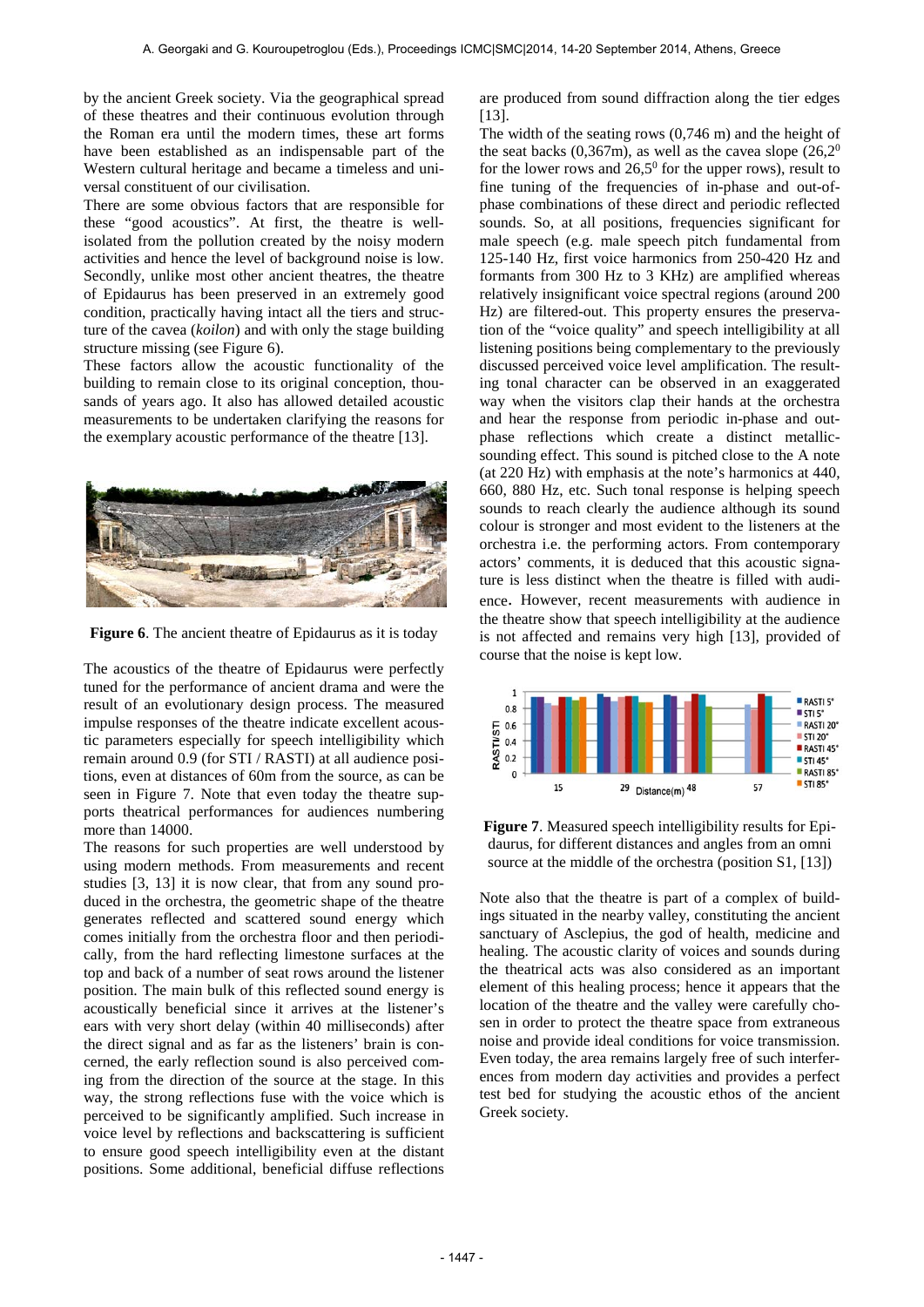## **3. METHOD AND RESULTS**

#### **3.1 Method for combining mask and theatre acoustics**

The combined acoustic effect of mask wearing actor and the acoustics of the theatre is examined here via simulations, utilizing however the measured impulse response functions. Let denote by *hMIRθi(n)* the discrete-time impulse responses of the "mask-filter" measured for the azimuth angles  $\theta_i$  (at 30<sup>0</sup> intervals from 0<sup>0</sup> to 180<sup>0</sup>) with the mask placed on the manikin, as was described in the previous section. We shall term this as "Mask Impulse Response" set, or MIR.

For the theatre, we shall employ a set of early measurements by the authors [14], which correspond to monaurally recorded impulse responses at positions where computer simulations of the theatre were generated [3], and also, a later set of response measurements was recorded [13]. These impulse responses were post-processed so that the loudspeaker impulse response used for excitation, was removed by deconvolution.

As can be seen in Figure 9, 14 such Theatre Impulse Responses (TIR) were employed, for receiver positions (R1- R14) at various angles  $(\theta_i)$  and distances  $(r_i)$  from a source located at the centre of the orchestra (S1). An alternative source position (S2) at the front of the stage building (*proskenion*) was also employed, but only for simulated TIRs, given that the stage building is not present today and has to be reconstructed via a computer acoustic model. Such a reconstructed acoustic model can be seen in Figure 8.



**Figure 8**. Visualisation of the combined acoustic effect of mask wearing actor at the Epidaurus theatre. Actor position S1 is at the centre of the orchestra (available for both measured and simulated responses); actor position S2 is at the stage building (available only for simulated responses)

Let denote by  $h_{TIR\theta jrj}(n)$  the discrete-time impulse responses of the "theatre-filter" TIR measured for azimuth angles  $\theta_j$  and distances  $r_j$ . Then, the combined mask and theatre impulse response (CIR)  $h_{CIR\theta ijri}(n)$  at any audience position, may be expressed as a discrete convolution of the corresponding responses, i.e.:

$$
h_{CIR\theta_{ij}r_j}(n) = \sum_{m=1}^{M} h_{MIR\theta_i}(n-m)h_{TIR\theta_jr_j}(m)
$$
 (1)

Note that the coordinate system in the horizontal plane may be different for the mask direction and the relative angle of the listener position, so that the actor may be facing at any angle of the measured audience positions. Here, for simplicity we shall ignore any potential medial plane variations in the mask-filter due to varying elevation of the listener positions. Figure 9 shows the coordinate audience positions that can be evaluated via this approach, noting that for simplicity and given the theatre's symmetrical shape, only half of the semi-circle is considered for further analysis.

Assuming that anechoic speech  $s(n)$  is used to drive this simulated system, then at any receiver position, the speech signal will be *ucIRθijrj*(*n*) given via the convolution:

$$
u_{CIR\theta_{ij}r_j}(n) = \sum_{m=1}^{M} h_{CIR\theta_{ij}r_j}(n-m)s(m)
$$
\n(2)



**Figure 9.** Horizontal plane measurement and simulation coordinates for: (a) theatre source and receiver positions, (b) masks

The schematic diagram of the method used for acoustic reconstruction is shown in Figure 10.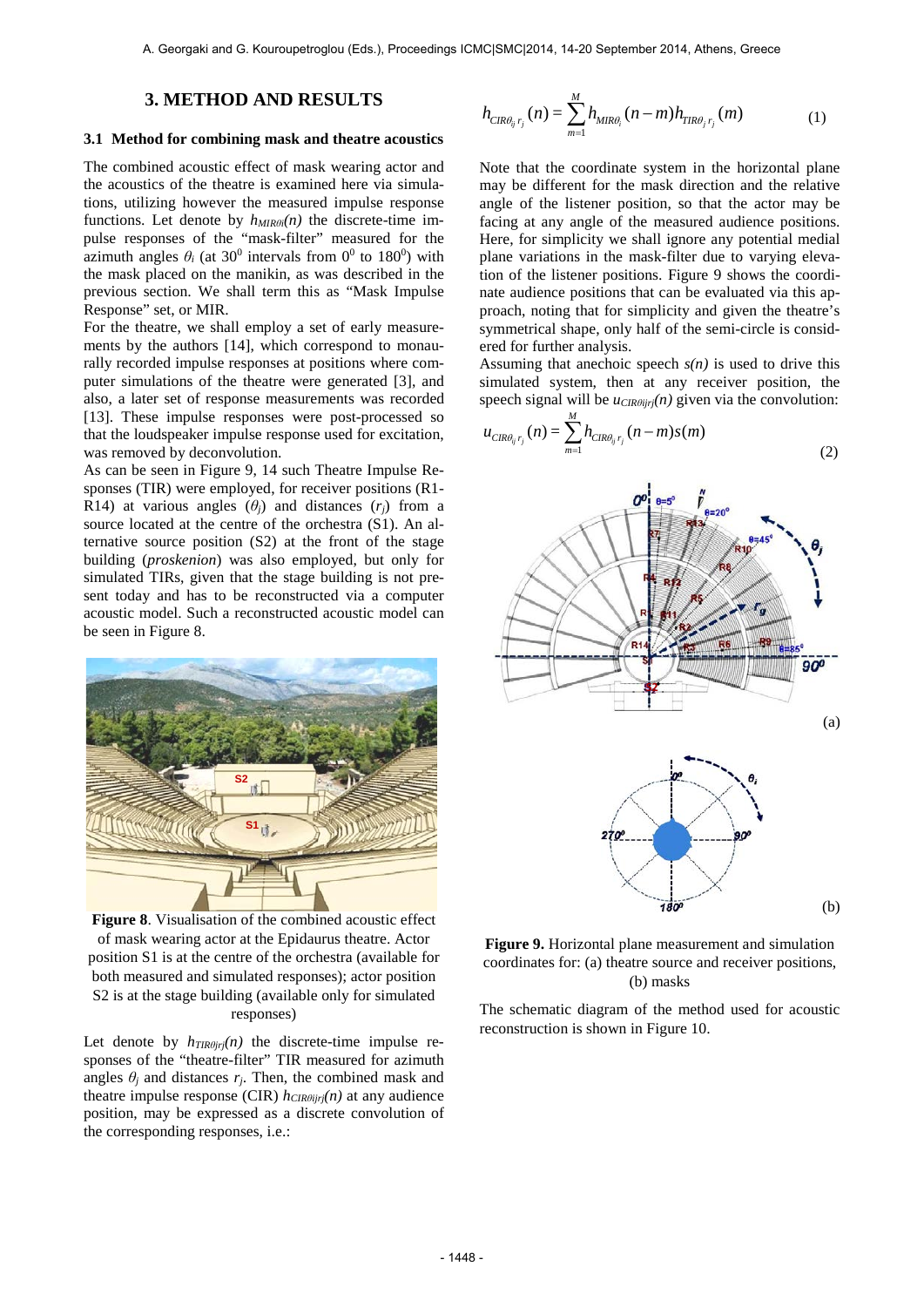

## **Figure 10**. Schematic diagram for acoustic reconstruction of actor performances in the ancient theatre of Epidaurus based on measured responses

### **3.2 Results**

## *3.2.1 Spectral and radiation effects of the masks*

From the DFT of the combined response (CIR) of equation (1), the corresponding magnitude frequency response (in dBs) is evaluated as:

$$
H^{dB}_{CIR\theta_{ij}r_j}(k) = 20\log\left|DFT\left\{h_{CIR\theta_{ij}r_j}(n)\right\}\right|
$$
\n(3)

Similarly, for the theatre response (TIR), the corresponding magnitude frequency response is evaluated as:

$$
H^{dB}_{TR\theta_{ij}r_j}(k) = 20\log\left|DFT\left\{h_{TR\theta_{ij}r_j}(n)\right\}\right|
$$
\n(4)

Figure 11 presents the comparison between measured magnitude frequency response of the theater of Epidaurus  $H^{dB}$ <sub>*TIR* $\theta_{ij}$ *r<sub>j</sub></sub> (k)* to the combined frequency response of</sub> the theatre and mask filter,  $H^{dB}_{CR\theta_{ij}r_j}(k)$  for the onaxis listening position R1 ( $\theta$ <sup>*j*</sup> = 5<sup>0</sup> and  $r$ <sup>*j*</sup> = 15.63m) from a source located at the centre of the orchestra (S1). The combined response is shown for both masks A1 (fully enclosed) and B1 (with openings for the ears). The responses were smoothed using a resolution of one-third octave. In this graph it is evident that both masks boost the frequency region up to 1000 Hz and, slightly, the higher frequency band. These results agree with reports indicating a resonance or "muffled" effect of masked actor's voice in contemporary artistic performances [4, 15]. Such bass amplification was maintained for the other test cases and for the off-axis receiver positions. Since the masked actor response does not amplify the pronounced mid-frequency region of the Epidaurus response, the combined response appears now more balanced overall.



Figure 11. Frequency response at the position R1 (15.6) m) on-axis position of Epidaurus theatre and for the combined theater – mask response for the A1 and B1 masks.

All responses were smoothed at 1/3 octave resolution

From the evaluated TIR and CIR magnitude responses (eq. (3), (4)), the normalized responses were derived for octaves with central frequencies  $k<sub>o</sub> = 60$ , 125, 250, 500 and 1000 Hz and let  $\widetilde{H}^{dB}_{TR\theta_{ij}r_j}(k_o)$  and  $\widetilde{H}^{dB}_{CR\theta_{ij}r_j}(k_o)$  be these functions. Then, the low-mid frequency band relative gain for the mask-filter was evaluated as:

$$
G(k_o) = \widetilde{H}^{dB}_{CIR\theta_{ij}r_j}(k_o) - \widetilde{H}^{dB}_{TIR\theta_{ij}r_j}(k_o)
$$
 (5)

This octave-band relative gain is plotted in Figure 12 for on-axis positions ( $\theta$ <sup>*j*</sup> = 5<sup>0</sup>) and for different distances  $(15.63 \text{m} < r_i < 47.6 \text{m})$ . Figure 13 shows similar results for positions at around  $\theta$ <sup>*j*</sup> = 45<sup>0</sup> and Figure 14 for side positions in the cavea ( $\theta$ <sup>*j*</sup> = 90<sup>0</sup>).

The results shown in Figures 12 - 14 indicate that in the region of 60 - 1000 Hz the masks enhance the actor's voice resulting in a "deeper" and amplified sound for most listener position angles and distances. Hence, the region around the fundamental of male speech appeared to be amplified by the masks for most listener positions around the cavea. For the on-axis position (Figure 12), the amplification was more prominent for the close listening positions. It is interesting that although mask B1 generally is not boosting this frequency region for the onaxis positions, it does so for the off-axis positions  $\theta$ <sup>*j*</sup> = 45<sup>0</sup> (Figure 13) and  $\theta$ <sup>*j*</sup> = 90<sup>0</sup> (Figure 14) where the relative amplification gain reaches 14 dB. It can be also observed that especially for the off-axis listener positions, the lowmid frequency region amplification effect was significant for the more distant positions. The results also indicate that the shape of the mask can vary significantly the speech sound radiated at different sections of the cavea.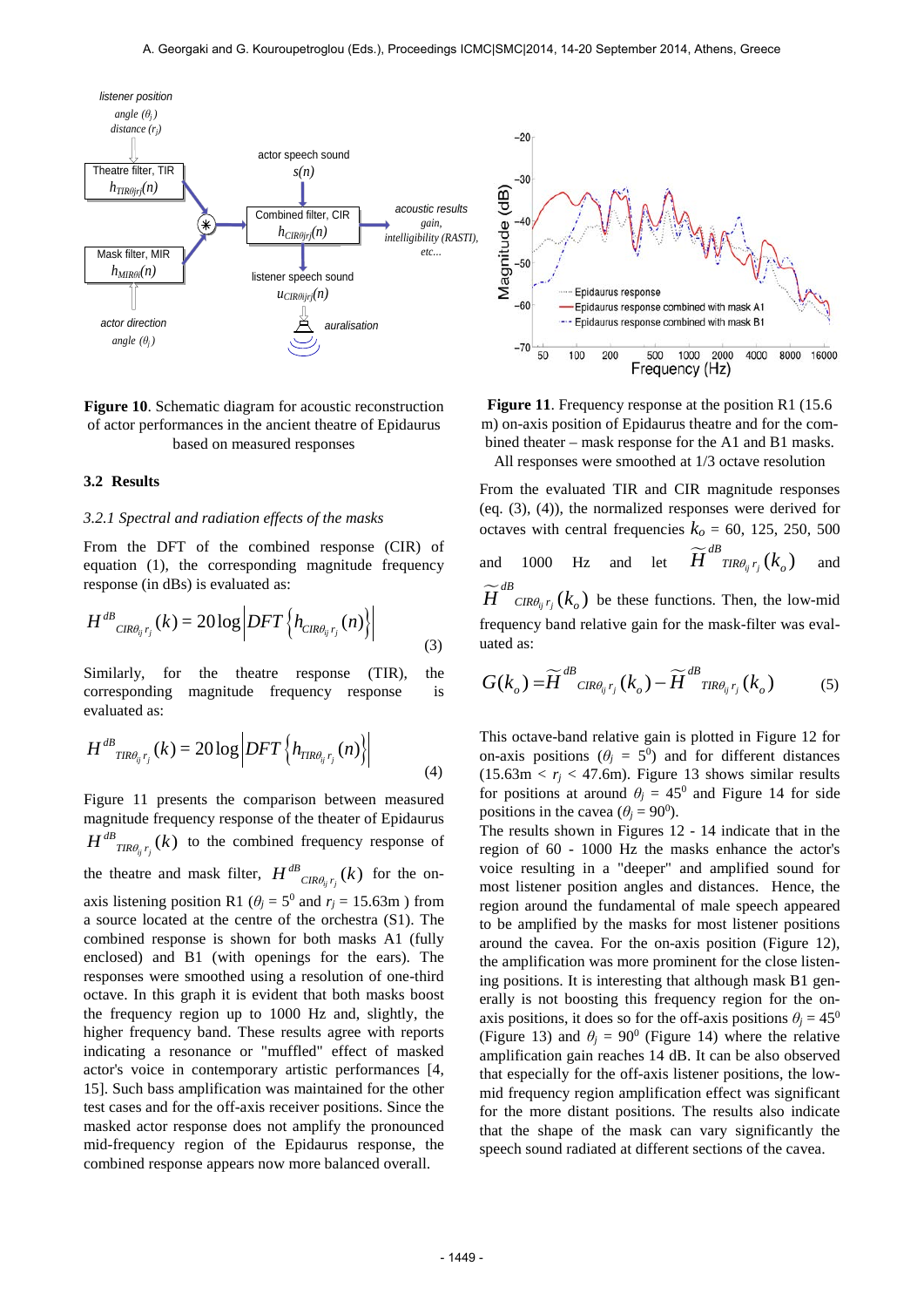

**Figure 12**. Total relative gain per octave frequency band between a masked and a non-masked speaker for the onaxis listening at positions R1 ( $r<sub>i</sub> = 15.6$  m), R4 ( $r<sub>i</sub> = 29.4$ ) m) and R7 ( $r_i$  = 47.6 m) in the theatre of Epidaurus



Figure 13. Total relative gain per octave frequency band between a masked and a non-masked speaker for the  $\theta$ <sup>*j*</sup> = 45<sup>0</sup> listening at positions R2 ( $r_j$  = 15.6 m), R5 ( $r_j$  = 29.4 m) and R8 ( $r_j$  = 47.6 m) in the theatre of Epidaurus.



**Figure 14.** Total relative gain per octave frequency band between a masked and a non-masked speaker for the  $\theta$ <sup>*j*</sup> = 90<sup>0</sup> listening at positions R3 ( $r_i$  = 15.6 m), R6 ( $r_i$  = 29.4 m) and R9 ( $r_i$  = 47.6 m) in the theatre of Epidaurus.

## *3.2.2 Effect of the masks on speech intelligibility*

The discrete-time impulse responses  $h_{TIR\theta j r j}(n)$  of the "theatre-filter" (TIR) and the combined mask and theatre impulse response (CIR)  $h_{CIR\theta ijri}(n)$  measured for azimuth angles  $\theta_i$  and distances  $r_i$  and for masks A1 and B1 were analysed via a standard commercial software in order to calculate the RApid Speech Transmission Index (RAS-TI). Such analysis will indicate the expected degree of speech intelligibility that can be achieved for these conditions and positions. From Figure 15 it is observed that the speech intelligibility measured for the theatre by a standard omnidirectional source (i.e. for responses TIR), was not affected to any measurable degree when the source was substituted by an actor wearing either mask A1 or B1. The extremely high, distance and angle independent, speech intelligibility measured via earlier studies in the theatre (see Figure 7 and [13]) is thus fully maintained when masks were employed by actors.

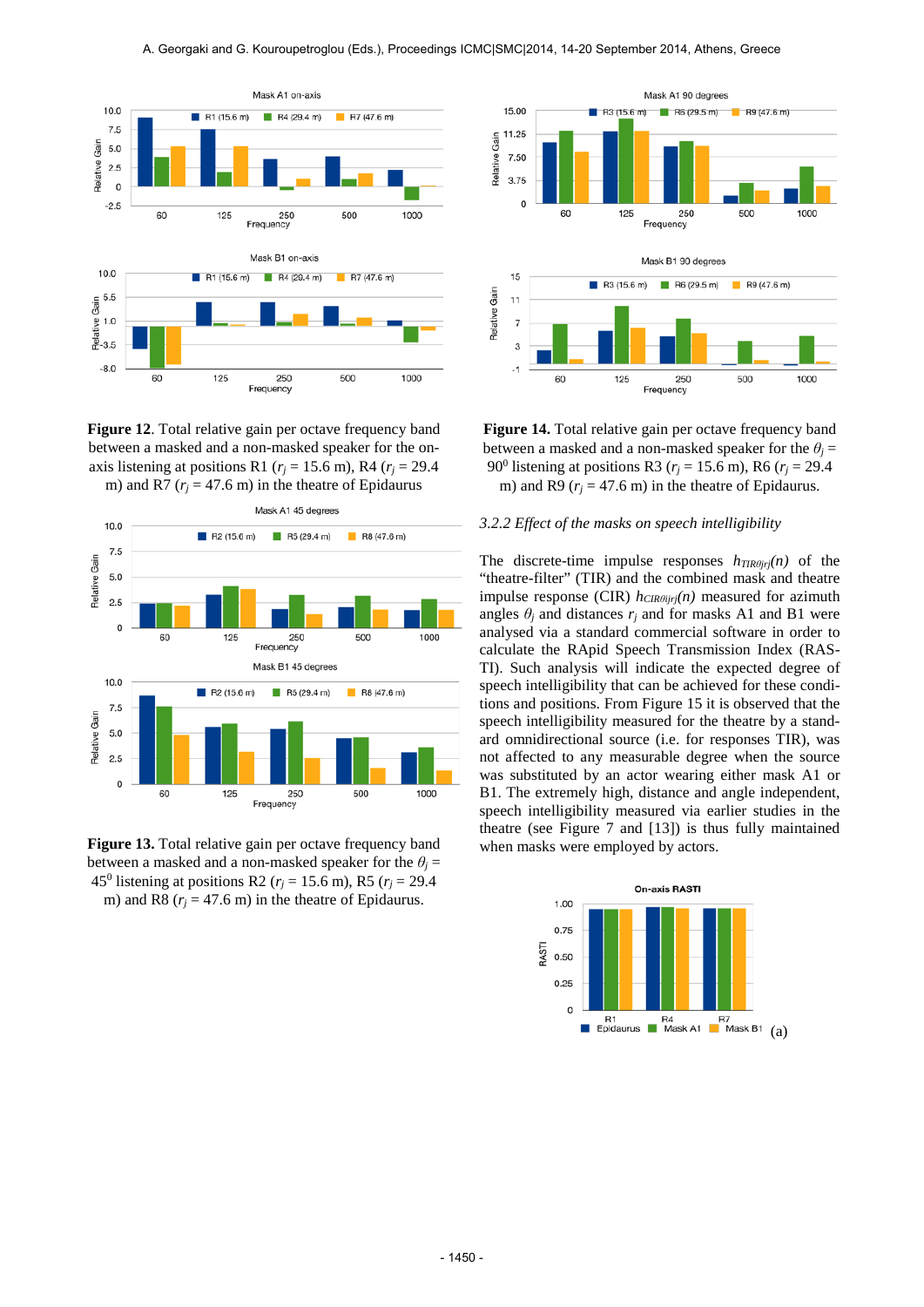

**Figure 15.** RASTI comparison between non-masked and masked speaker at the (a) on-axis listening positions R1 (15.6 m), R4 (29.4 m) and R7 (47.6 m), (b)  $\theta$ <sup>*j*</sup> = 45<sup>0</sup> listening positions R2 (15.6 m), R5 (29.4 m) and R8 (47.6 m) and (c)  $\theta$ <sup>*j*</sup> = 90<sup>0</sup> listening positions R3 (15.6 m), R6 (29.4 m) and R9 (47.6 m).

#### *3.2.3 Simulations and auralisation*

Based on the schematic of Figure 9, auralisations were produced using monaural audio files of typical speech. For these responses obtained from measurements, the source position was assumed to be at S1 (see Figures 8 and  $9(a)$ ). Furthermore, using simulations [3] of the theatre of Epidaurus in its original form (i.e. with the stage building), binaural auralisation files were also produced for the source at position S1 and also at S2. The acoustic properties of the masks (frequency response and directivity characteristics) were introduced in the simulation computer model allowing the auralisation at any desired position on the tiers. Audio demonstrations of such simulations will be given during the presentation of this work [16].

## **4. CONCLUSIONS**

The study of the spectral and radiation sound effects of masks employed by actors performing in the typical ancient Greek theatre of Epidaurus, has provided some clear evidence for the acoustic function of such masks that were always used during the ancient drama performances by the (male) actors.

Using template masks constructed from archeological evidence, their measured frequency and angle-dependent response was combined with measured acoustic impulse responses of the theatre for various positions. Thus, these simulated tests generated the combined mask-theatre responses and also the corresponding speech sounds at the desired audience positions.

Analysing these combined mask-theatre responses, it was found that the masks amplified the spectral region up to 1000 Hz. This effect was found to be stronger around the male speech fundamental frequency. Given that the theatre responses present a significant peak around the mid 1000 Hz region, the "mask-filter" effect appears somehow to smooth the overall spectral profile of the "theatrefilter". Furthermore, the masks would alter the actor's voice by boosting the low-mid region of speech reaching the audience.

In addition to that, the masks were found to enhance directivity for the side of the actor's head and hence amplify significantly such low-mid speech frequency region, for listeners located beyond the central positions and especially at the sides of the cavea. This radiation property of the masks would improve reception at these more problematic audience positions, especially under noisy conditions. However, under normal conditions, the masks were not found to affect the excellent speech intelligibility of the Epidaurus theatre which has remained perfect for all listener positions.

Further in-situ impulse response measurements of the masked manikin in the theatre of Epidaurus would be a desirable addition to the present study and are left for future work. Moreover, binaural recordings of a masked actor performing in the theatre may also allow more realistic demonstrations of the acoustic experience of the ancient Greek spectators in such theatres and hence compliment this work.

## **Acknowledgments**

This research has been co-financed by the European Union through the European Social Fund, ESF, and the Greek national funds through its Operational Program Education and Lifelong Learning of the National Strategic Reference Framework, NSRF. Research Funding Programs: Thalis-University of Athens-Erasitechnis, grant number: MIS 375435.

## **5. REFERENCES**

- [1] Shankland, S. Robert. Acoustics of Greek theaters, Physics Today, 1973, pp. 30-35
- [2] F. Canac, "L'acoustique des théâtres antiques", published by the CNRS, Paris, 1967
- [3] S. L.Vassilantonopoulos, J. N. Mourjopoulos, "A Study of Ancient Greek and Roman Theater Acoustics", Acta Acustica united with Acustica, 89, 2002.
- [4] T. Vovolis, "Prosopon, the acoustical mask in Greek Tragedy and in Contemporary Theatre", Dramatiska Institutet, Stockholm (2009)
- [5] C. Vervain and D. Wiles, "The Masks of Greek Tragedy as Point of Departure for Modern Performance", New Theatre Quarterly 17(2), 254- 272, 2001